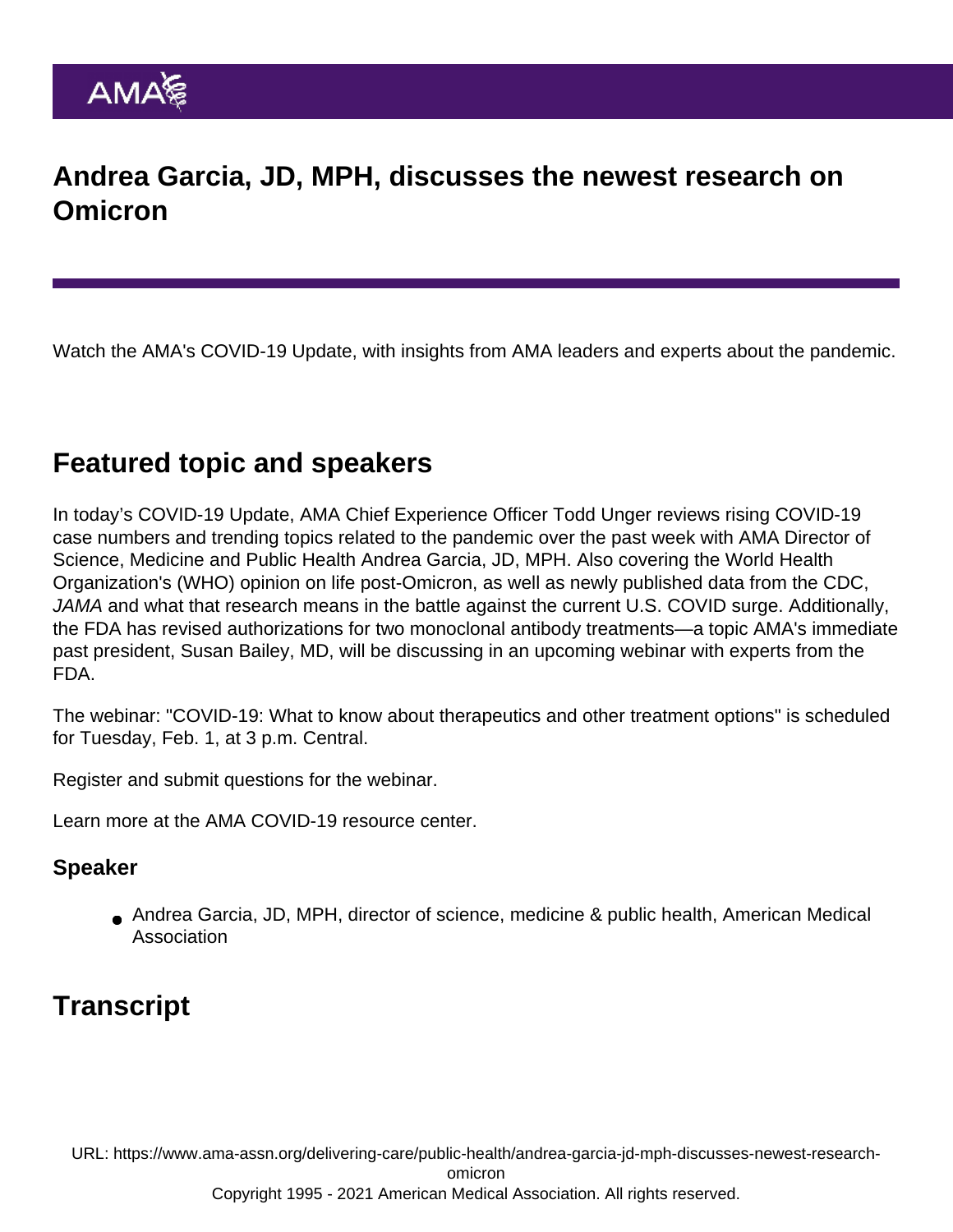Unger: Hello, this is the American Medical Association's COVID-19 Update video and podcast. Today we have our weekly look at the numbers, latest news and trends about COVID-19 with AMA's Director of Science, Medicine and Public Health, Andrea Garcia, in Chicago. I'm Todd Unger, AMA's chief experience officer, also in Chicago.

Andrea, thanks for joining us again this week. Last week, we talked about just the surge in Omicron cases, just continuing to climb across the country, with some of the early hotspots showing signs that it may be peaking. Can you give us a picture of what it looks like this week?

Garcia: Well, thanks for having me, Todd, and yeah, the good news is that the progress that we talked about last week, mostly at that time in a handful of Eastern cities, has now spread to more of the country. So new COVID cases are finally starting to fall nationally and we've seen more and more states sort of past that peak in recent days. By the end of last week, the country was averaging around 720,000 new cases a day, that was down from 807,000 the week prior. And then as we look at Monday, we're averaging about 690,000 daily cases and that's lower than it has been but of course it's still far higher than any other point in the pandemic.

Unger: Well, it might be just too you early to ask this question then because we're obviously not in the clear yet but are we heading toward the clear at this point?

Garcia: I mean, it's definitely positive news and we're continuing to really identify more infections per day than any prior surge and some states in the West and the South and the Great Plains are still seeing really sharp increases. And even though hospital admissions are leveling off, many, many hospitals are still full. If you look at Mississippi, for example, they're reporting nearly all of their state's acute care hospitals are pushed to capacity. And then deaths are continuing to mount. We know that's a lagging indicator, so we could still see those go up and right now, we're seeing about 2,100 deaths per day. Still, the overall decline in cases is bringing this sense of relief that we are finally heading in the right direction with the surge.

Unger: We certainly hope so and our thoughts continue to be with all of those folks on the front lines out there. As you point out, still tremendous capacity issues at many hospitals and health systems across the country.

If you look at South Africa as an example of kind of a leading indicator of what might happen here with Omicron, what can we learn from that situation as far as where they are right now?

Garcia: Yeah, so states are seeing cases fall as quickly as they rose. And that is similar to what we saw in South Africa. New cases in South Africa have fallen 85% from their mid-December peak to about 3,500 cases per day, that's down from a high of 2,400 but they do remain above levels seen in South Africa the weeks before Omicron. So they haven't totally leveled off.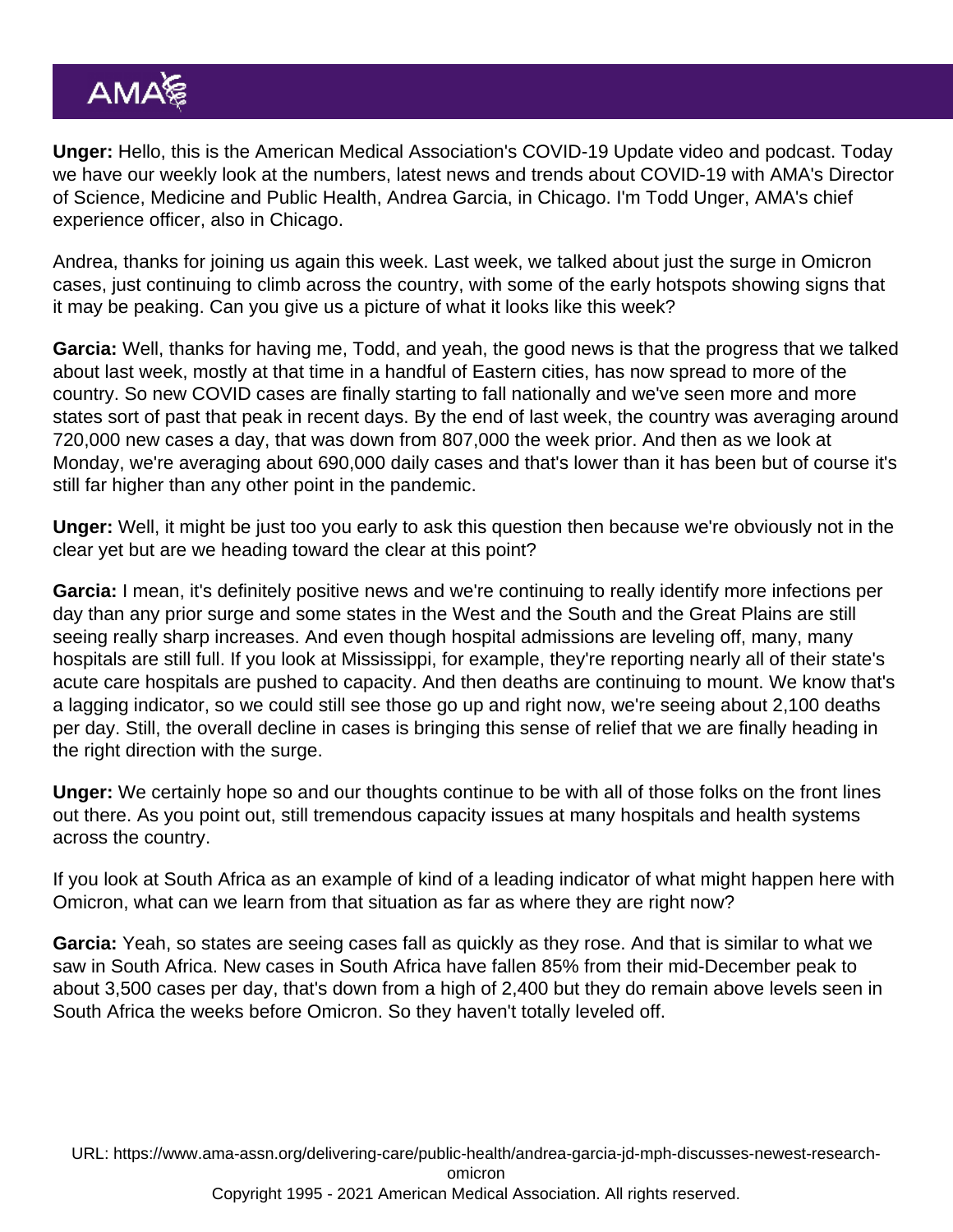Unger: So again, looking at your crystal ball, what do we think a post-Omicron future looks like for the U.S.?

Garcia: So during an appearance this week, Dr. Fauci said what we would hope is that as we get into the next weeks or the months or so, that we'll see throughout the country, the level infections get below that area of control. And we talked about that last week. That doesn't mean that we're eradicating the virus, infections will continue but the goal and the hope really is that they don't disrupt society, that our health care systems aren't overwhelmed. And while he confirmed that we're heading in the right direction, many are still struggling, particularly those with large unvaccinated populations. And so I think while we're optimistic, the warning is not to get too overconfident. This virus has surprised us before and that could certainly happen again.

Unger: When you're looking at that crystal ball, is there an answer to whether I'll ever be able to go back to the gym again or not? That's the answer I'm looking for right now. I'm sitting it out still. Interestingly, the World Health Organization also weighed in. I think people are starting to look at this kind of possibility of a post-Omicron future and what that looks like. What did the health officials there have to say?

Garcia: So WHO officials are saying that Omicron spread could help end the emergency phase of the pandemic and that the variant really offers hope for stabilization and normalization. I think others are taking a more cautious approach, including the head of the WHO, he said, "It's dangerous to assume that Omicron will be the last variant or that we are currently in the end game." Either way, I think most scientists agree that Omicron will leave behind much higher levels of immunity in the population. I think the issue is that protection offered by previous infection could wane over time and it also might not apply to future variants.

Unger: And those are really kind of two separate issues. One of the emergence of another variant, I mean, this one kind of came out of nowhere pretty fast globally, but the issue about immunity once you've had Omicron, particularly if you've been vaccinated, you have a breakthrough infection. These are questions on everybody's minds. What do we know for a fact about immunity from an Omicron infection?

Garcia: So there's been a lot of talk about hybrid immunity and that's what results from a combination of preexisting vaccine antibodies and then natural antibodies from a breakthrough infection. In other words, a fully vaccinated person who gets infected, they are left with this hybrid immunity. And as we talked about earlier, scientists generally agree that people have an elevated level of protection after a breakthrough infection. And some have compared this immunity boost of a natural infection to getting a fourth dose of vaccine.

Unger: So I guess the question that goes along with that is for people that have been vaccinated, they've had a breakthrough infection, should I be envious of them because they can go back to a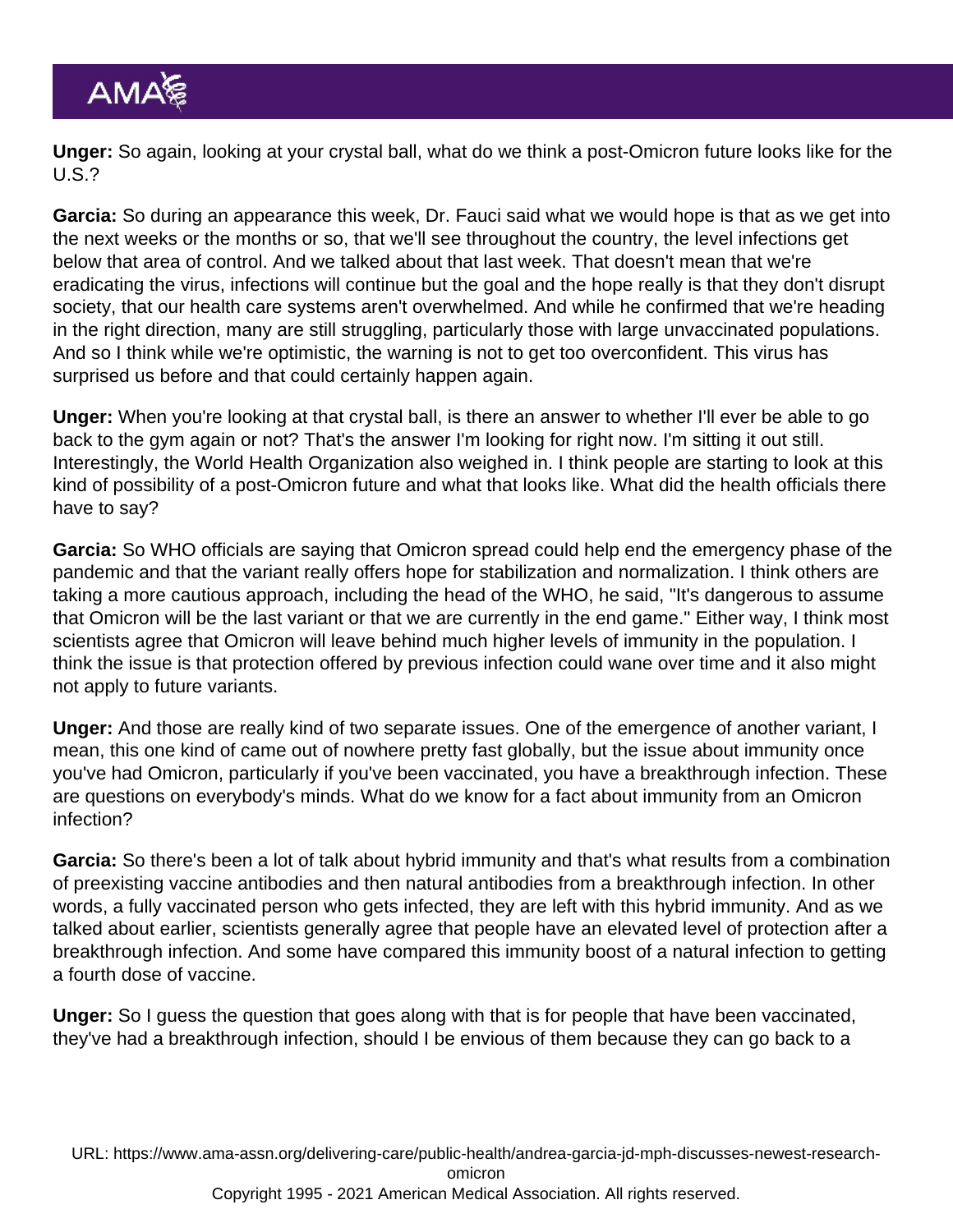normal life now where I'm still taking precautions, at least in the kind of months to come? Is that a possibility?

Garcia: Well, I think there's just still a lot we don't know in terms of the strength and durability of that hybrid immunity and the variability that we see between individuals. And so what we're hearing experts say is proceed with caution. I think intentionally getting infected to gain hybrid immunity is not something that we would recommend because the virus is unpredictable and we know that even young, healthy people can end up in the hospital. And then there's the possibility of long COVID, even if you have a very mild infection. So it's important for the public to be aware of this and it's important for physicians to really stress this with their patients.

Unger: So don't let that guard down I think is what I'm hearing from you at this point. We continue to learn a lot about vaccine effectiveness and Omicron. New data was just published by the CDC on Friday. Tell us about that.

Garcia: Yeah, so there were three separate studies released late last week on booster doses and the findings really suggest that booster doses for Pfizer and Moderna are not just reducing the number of infections with Omicron but they're also keeping infected people out of the hospital. The extra doses are 90% effective at preventing hospitalization with the variant. And they are also reducing the likelihood of visits to the emergency department or to urgent care clinics. The data showed that extra doses are beneficial against infection and death, particularly among those age 50 and older. And we heard Dr. Walensky say on Friday that these reports add even more evidence to the importance of being up to date with COVID vaccinations, which obviously includes booster doses for those who are eligible.

Unger: This kind of story so to speak about the vaccines being so important to prevent infection and also just dramatically effective against severe effects, hospitalizations, death, is this new information that's coming up?

Garcia: So it is new information but we did have previous information. I mean, FDA and CDC looked at data when they were authorizing and recommending booster doses. So a lot of that data at that time was from Israel. So this is some of the first data we're seeing come out of the U.S. and some of the first data that we're seeing around effectiveness against the Omicron variant. So these studies are by far the most comprehensive and reliable assessments of the booster shots and the role they're playing in the U.S. pandemic.

Unger: Anything interesting about how these studies were put together? What did they look at?

Garcia: So they really looked at millions of cases and tens of thousands of hospitalizations and deaths. Like we said, two were from CDC, published in MMWR, the other published in JAMA. The first study looked at hospitalizations and emergency room and urgent care center visits in 10 states over a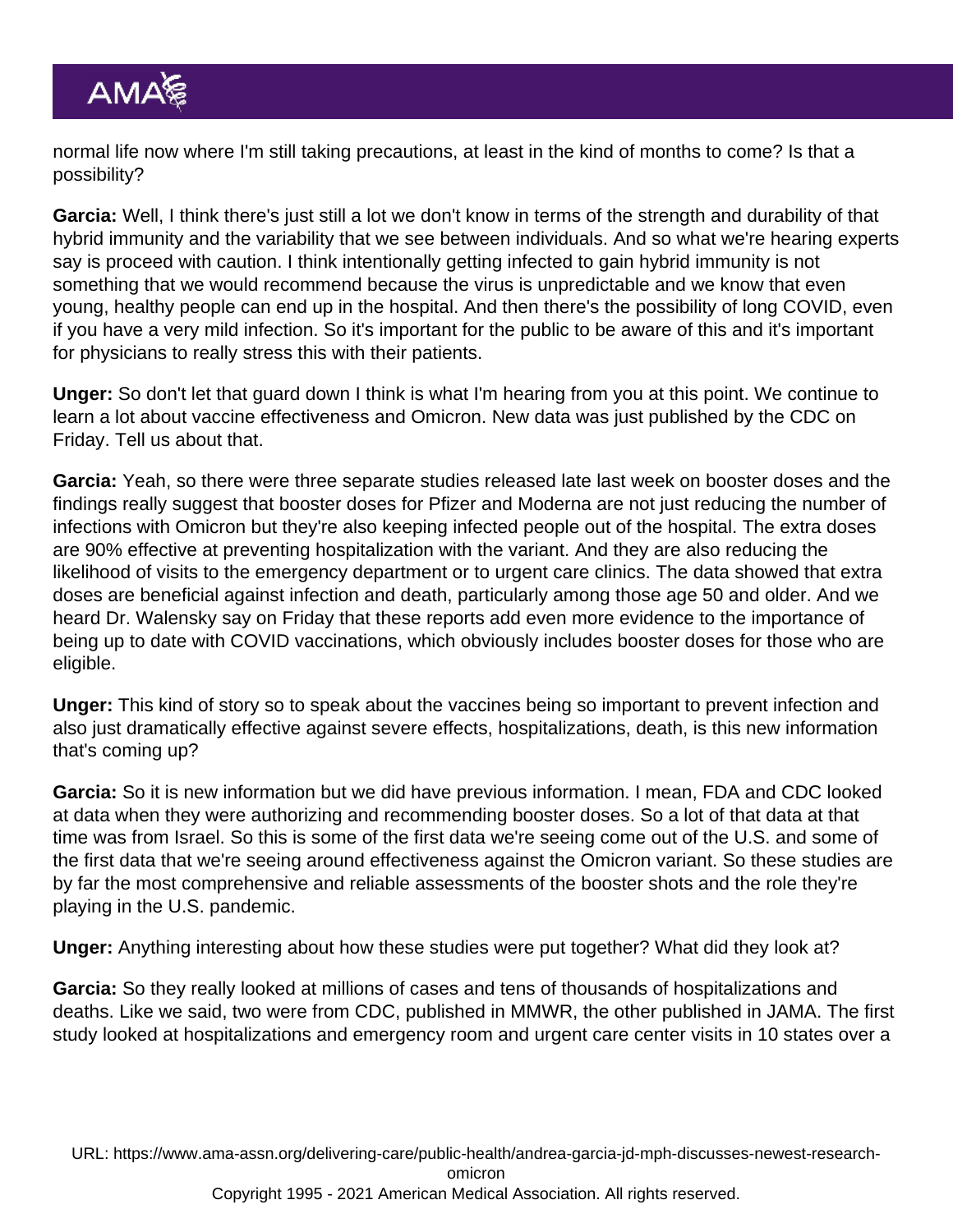few month period. The second focused on COVID-19 cases and death rates in 25 states. And that was from April to December. And then a third study looked at people who tested positive for COVID from December to January at more than 4,600 testing sites across the country. So really when you look up these studies together, it's a really powerful case that boosters are a valuable defense against Omicron. And yet we know there's 40% of fully vaccinated Americans who are eligible for boosters who have not yet received one.

Unger: Well, those are the facts. And I'm curious, are they driving an increase in vaccinations or do we continue to see kind of plateau there?

Garcia: So I think we're seeing the number slowly inch up. According to the CDC this week, a total of 251 million Americans have received one dose, that's 75.6% of the total population and of those, 210.5 million are fully vaccinated. That's 63.4% of the population. And we are at about 84.3 million people who have received a booster dose.

Unger: Now in other news, Omicron has caused the FDA to look at the effectiveness of some of the COVID treatments, specifically monoclonal antibodies. What's the story there?

Garcia: Yeah, so recent data has shown that two of monoclonal antibody treatments that we've been using are highly unlikely to be effective against the Omicron variant. And based on this data, we are seeing the FDA revise its authorizations for these treatments. They're limiting their use to only when a patient is likely to have been infected with or exposed to a variant that is susceptible to these treatments. And because we know that Omicron is circulating at a very high frequency, about 99% according to the CDC, these treatments are not authorized for youth in the states, territories or any U.S. jurisdictions at this time. The FDA did say that if in the future patients in geographic regions are likely to be infected or exposed to a variant that is susceptible to these treatments, then the use may again be authorized in those regions.

Unger: AMA weighed in on that decision too, supportive of that move.

Garcia: Yeah, so the AMA released a statement in support of that decision, and I'll just quote, "Given the latest data showing the Omicron variant of SARS-CoV-2 is responsible for 99% of current COVID infections, we're pleased that the FDA is following the scientific evidence and limiting the use of monoclonal antibody treatments to those that are effective against the Omicron variant. Limiting the use of these treatments will help ensure patients receive the best available therapy." And of course, we recommend that physicians take a look at the NIH COVID treatment guidelines. They have the latest information about authorized therapies and recommendations for their use. And while treatment is great, prevention is better, so we strongly encourage everyone to make sure they're up to date on their COVID vaccines, including booster doses when eligible.